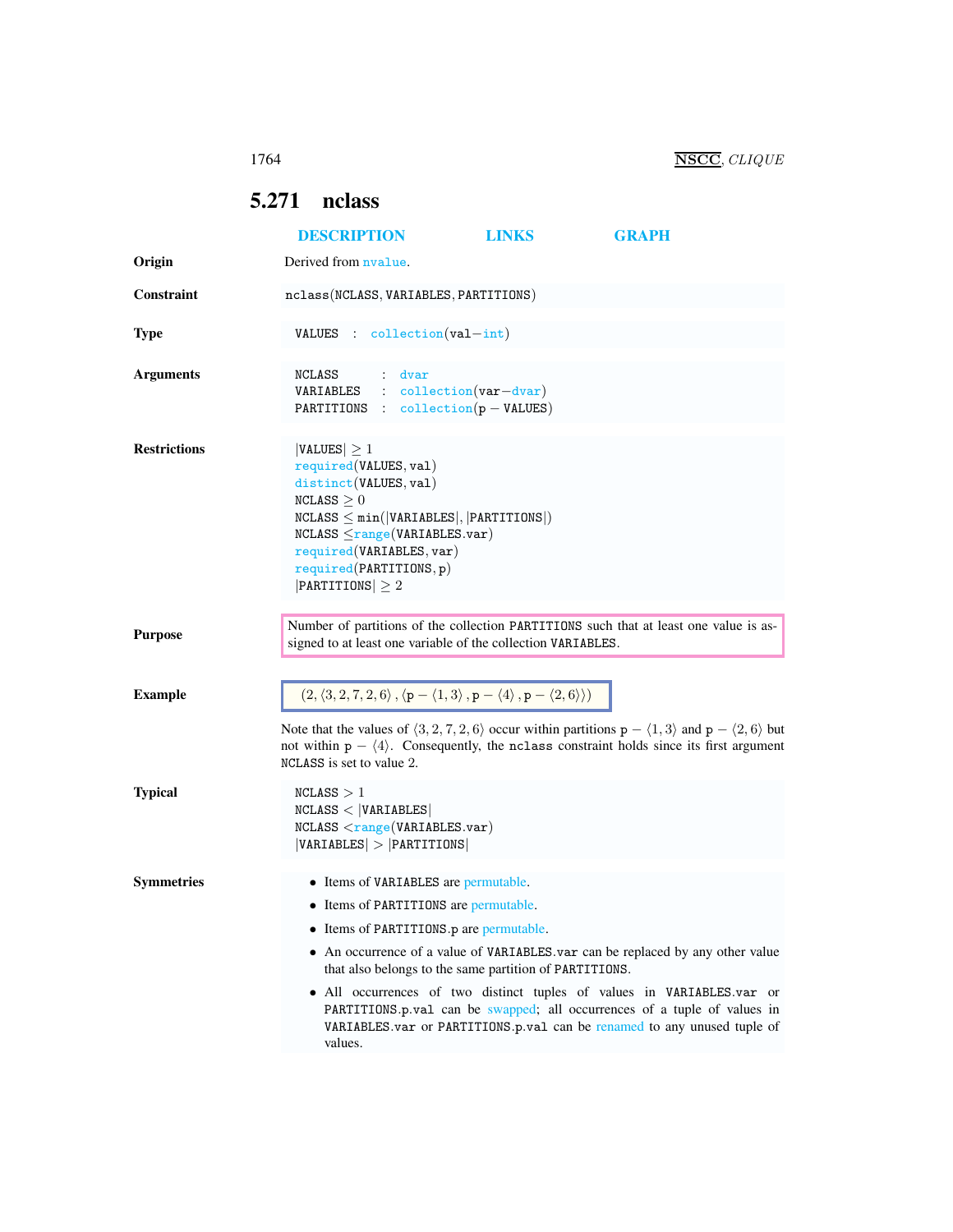## <sup>20000128</sup> 1765

<span id="page-1-0"></span>

| Arg. properties |                                                                                                                                                                                 |  |  |
|-----------------|---------------------------------------------------------------------------------------------------------------------------------------------------------------------------------|--|--|
|                 | • Functional dependency: NCLASS determined by VARIABLES and PARTITIONS.<br>• Extensible wrt. VARIABLES when $NCLASS =  PARTITIONS $ .                                           |  |  |
| Algorithm       | $[27, 40]$ .                                                                                                                                                                    |  |  |
| See also        | related:<br>variable mod constant), ninterval (variable $\in$ partition replaced by<br>variable/constant), $npair$ (variable $\in$ partition replaced by pair of<br>variables). |  |  |
|                 | specialisation: $nvalue$ (variable $\in$ partition <i>replaced by</i> variable).                                                                                                |  |  |
|                 | used in graph description: in_same_partition.                                                                                                                                   |  |  |
| Kevwords        | <b>characteristic of a constraint:</b> partition.                                                                                                                               |  |  |
|                 | <b>constraint arguments:</b> pure functional dependency.                                                                                                                        |  |  |
|                 | <b>constraint type:</b> counting constraint, value partitioning constraint.                                                                                                     |  |  |
|                 | <b>final graph structure:</b> strongly connected component, equivalence.                                                                                                        |  |  |
|                 | modelling: number of distinct equivalence classes, functional dependency.                                                                                                       |  |  |
|                 |                                                                                                                                                                                 |  |  |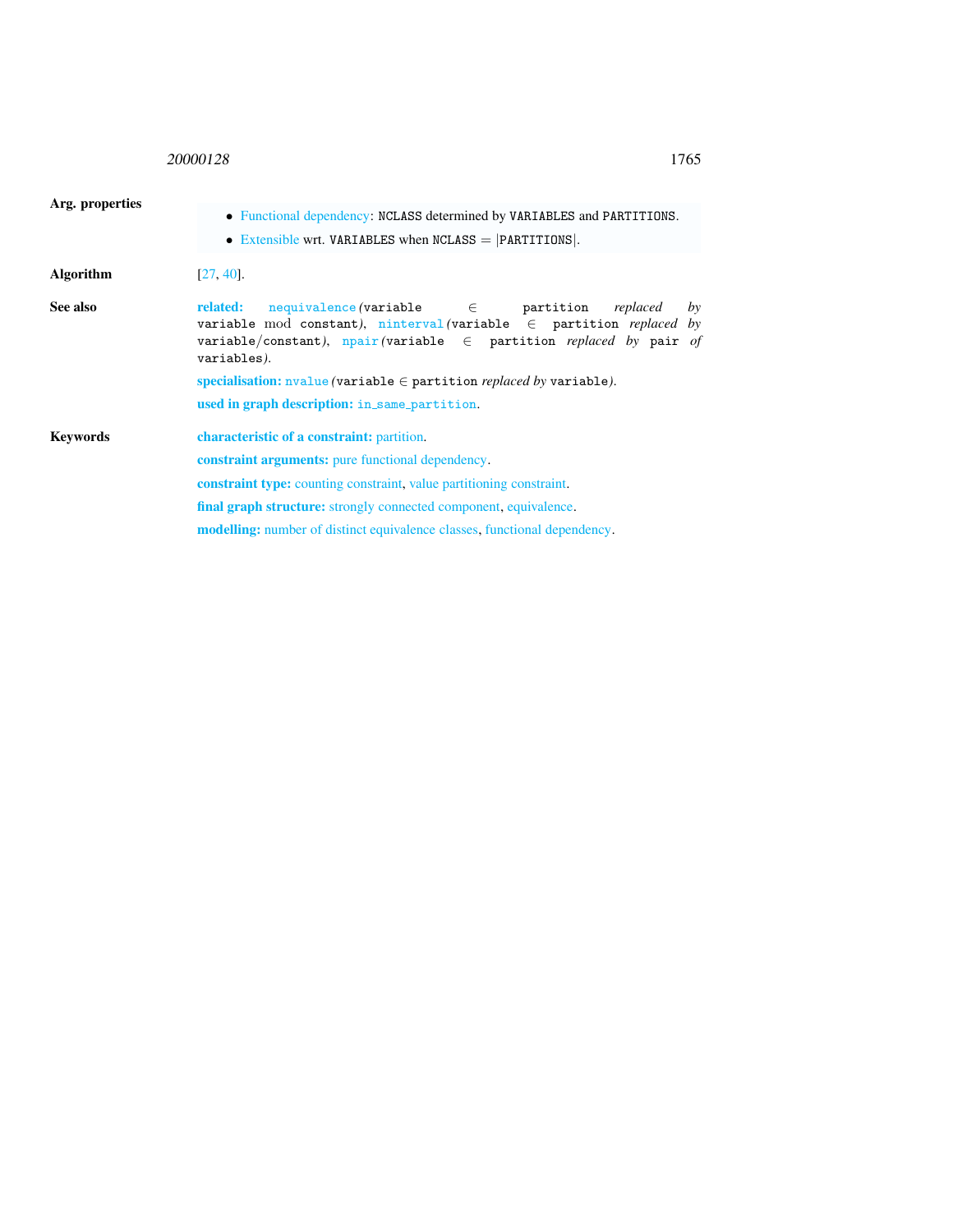| Arc input(s)               | VARIABLES                                                     |
|----------------------------|---------------------------------------------------------------|
| Arc generator              | $CLIQUE \mapsto$ collection(variables1, variables2)           |
| Arc arity                  | 2                                                             |
| Arc constraint(s)          | in_same_partition(variables1.var, variables2.var, PARTITIONS) |
| <b>Graph property(ies)</b> | $NSCC = NCLASS$                                               |
|                            |                                                               |

Graph model Parts (A) and (B) of Figure [5.573](#page-2-1) respectively show the initial and final graph associated with the Example slot. Since we use the NSCC graph property we show the different strongly connected components of the final graph. Each strongly connected component corresponds to a class of values that was assigned to some variables of the VARIABLES collection. We effectively use two classes of values that respectively correspond to values {3} and {2, 6}. Note that we do not consider value 7 since it does not belong to the different classes of values we gave: all corresponding arc constraints do not hold.



<span id="page-2-1"></span>Figure 5.573: Initial and final graph of the nclass constraint

<span id="page-2-0"></span>